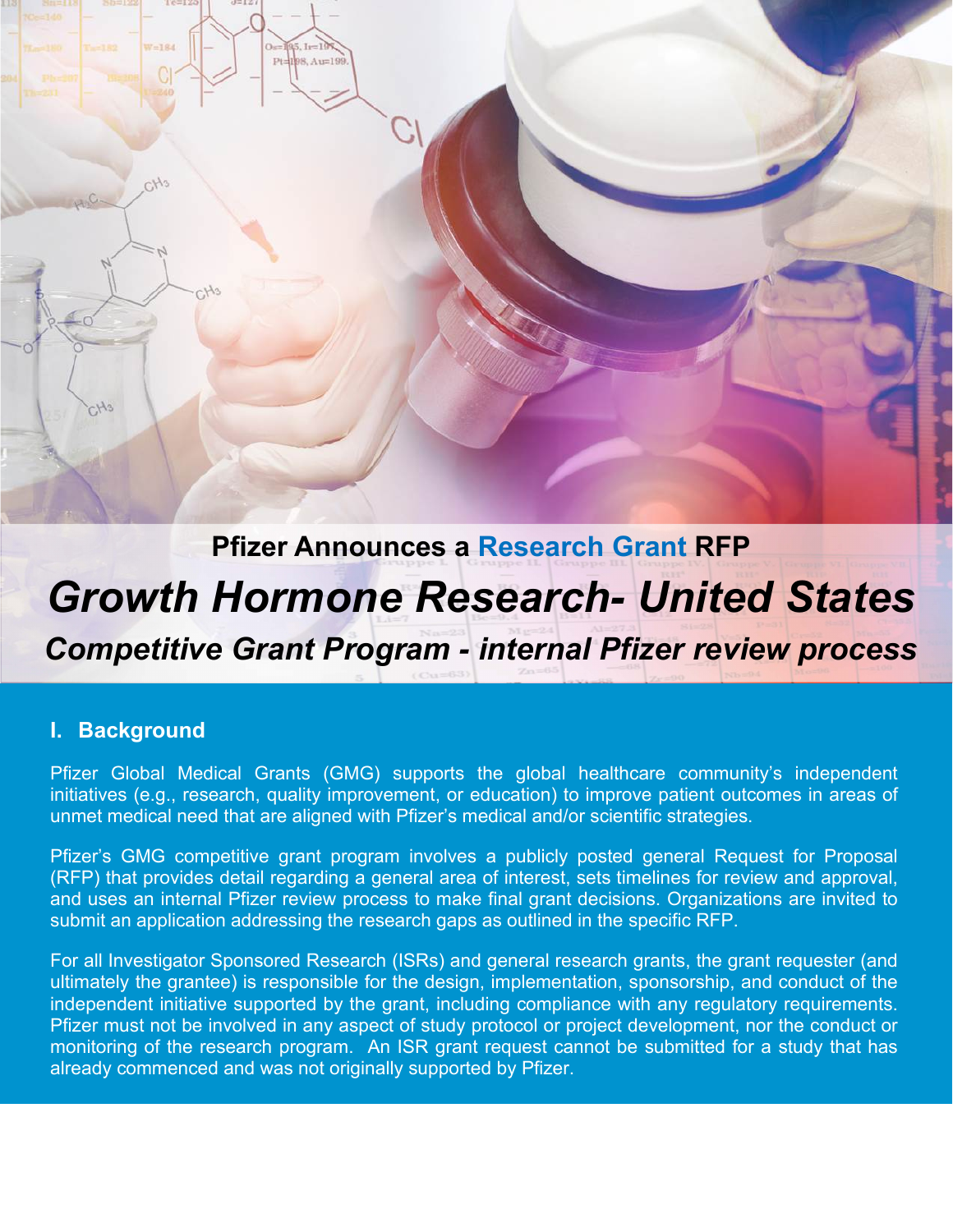## **II. Eligibility**

| <b>Geographic Scope:</b>                        | <b>United States</b>                                                                                                                                                                                  |
|-------------------------------------------------|-------------------------------------------------------------------------------------------------------------------------------------------------------------------------------------------------------|
| <b>Applicant Eligibility</b><br><b>Criteria</b> | The institution and principal investigator (PI) must be based in one of the<br>$\bullet$<br>eligible countries noted above.                                                                           |
|                                                 | Only organizations are eligible to receive grants, not individuals or medical<br>practice groups.                                                                                                     |
|                                                 | The applicant (PI) must have a medical or postdoctoral degree (MD, PhD,<br>or equivalent), an advanced nursing degree (BSN with a MS/PhD), or a<br>degree in Pharmacy, Physiotherapy, or Social Work. |
|                                                 | Applicant must be affiliated with a host institution                                                                                                                                                  |

## **III. Requirements**

| <b>Date RFP Issued</b>                                                                | April 6, 2022                                                                                                                                                                                                                                                                                                                             |
|---------------------------------------------------------------------------------------|-------------------------------------------------------------------------------------------------------------------------------------------------------------------------------------------------------------------------------------------------------------------------------------------------------------------------------------------|
| <b>Clinical Area</b>                                                                  | Short stature/Growth failure                                                                                                                                                                                                                                                                                                              |
| <b>General Area of Interest</b><br>for this RFP:                                      | Research projects that will be considered for Pfizer support will advance the<br>medical knowledge of short stature.                                                                                                                                                                                                                      |
|                                                                                       | Research Projects submitted may include:<br>Diagnostics, early treatment, new treatment paradigms<br>Clinical outcomes, quality of life, and patient reported outcomes<br>Medication adherence research including innovative methods to evaluate<br>levels of adherence of growth hormone treatment<br>Translational or clinical research |
| <b>Expected Approximate</b><br><b>Monetary Range of</b><br><b>Grant Applications:</b> | Individual projects requesting up to \$100,000 will be considered. Pfizer<br>anticipates awarding 1 grant.                                                                                                                                                                                                                                |
| <b>Key Dates:</b>                                                                     | RFP release date: April 6, 2022                                                                                                                                                                                                                                                                                                           |
|                                                                                       | Grant Application due date: June 30, 2022                                                                                                                                                                                                                                                                                                 |
|                                                                                       | Please note the deadline is 23:59 Eastern Standard Time (e.g. New York,<br>GMT -5).                                                                                                                                                                                                                                                       |
|                                                                                       | Anticipated Grant Award Notification Date: August 2022                                                                                                                                                                                                                                                                                    |



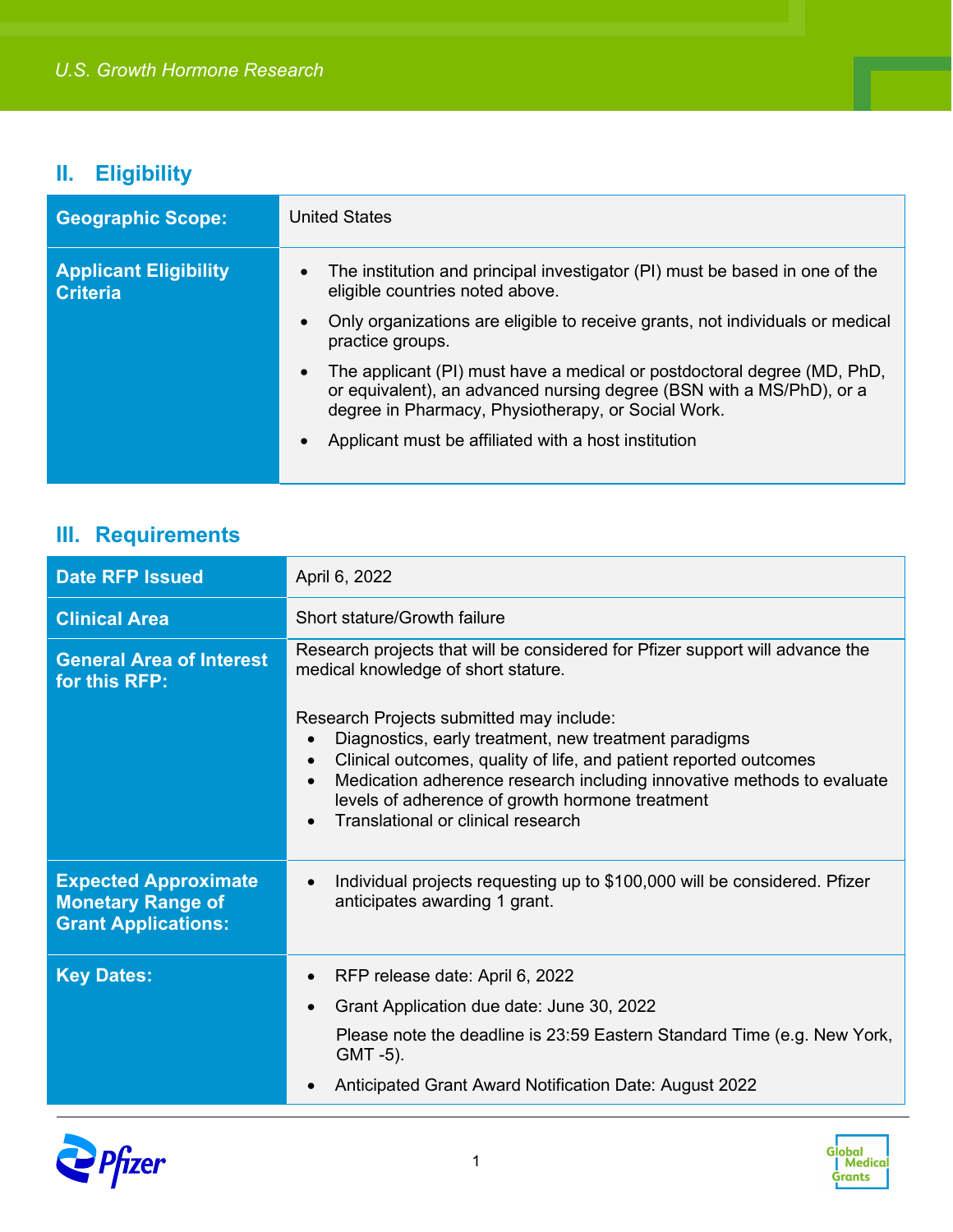|                                              | Grants will be distributed following a fully executed agreement and<br>submission of Final Protocol, documentation of IRB/IEC approval,<br>regulatory approval (if applicable), exemption or waiver.<br>Anticipated Project Start: October 2022                                                                                                                                                                                                                                                                                                                                                                             |
|----------------------------------------------|-----------------------------------------------------------------------------------------------------------------------------------------------------------------------------------------------------------------------------------------------------------------------------------------------------------------------------------------------------------------------------------------------------------------------------------------------------------------------------------------------------------------------------------------------------------------------------------------------------------------------------|
| <b>How to Submit:</b>                        | Please go www.cybergrants.com/pfizer/Research and sign in. First-time<br>users should click "Create your password". [Note: there are individual portals<br>for each grant application type. Please be sure to use the URL above.]                                                                                                                                                                                                                                                                                                                                                                                           |
|                                              | Click the "Start A New Research Grant Application" button.                                                                                                                                                                                                                                                                                                                                                                                                                                                                                                                                                                  |
|                                              | In the application:                                                                                                                                                                                                                                                                                                                                                                                                                                                                                                                                                                                                         |
|                                              | For the question "Competitive Grant?" select Yes<br>$\circ$                                                                                                                                                                                                                                                                                                                                                                                                                                                                                                                                                                 |
|                                              | Select the following Competitive Grant Program Name: 2022 RD<br>$\circ$<br><b>US Growth Hormone Research</b>                                                                                                                                                                                                                                                                                                                                                                                                                                                                                                                |
|                                              | Select the following Primary Area of Interest: Endocrine<br>$\circ$                                                                                                                                                                                                                                                                                                                                                                                                                                                                                                                                                         |
|                                              | Requirements for submission:                                                                                                                                                                                                                                                                                                                                                                                                                                                                                                                                                                                                |
|                                              | Complete all required sections of the online application and upload your<br>project proposal (see Appendix) in the Proposal/Protocol field.                                                                                                                                                                                                                                                                                                                                                                                                                                                                                 |
|                                              | If you encounter any technical difficulties with the website, please click the<br>"Technical Questions" link at the bottom of the page.                                                                                                                                                                                                                                                                                                                                                                                                                                                                                     |
|                                              | <b>IMPORTANT:</b> Be advised applications submitted after the due date will not<br>be reviewed.                                                                                                                                                                                                                                                                                                                                                                                                                                                                                                                             |
| <b>Questions:</b>                            | If you have questions regarding this RFP, please direct them in writing to<br>$\bullet$<br>the Grant Officer, Amanda Stein (amanda.j.stein@pfizer.com), with the<br>subject line "2022 RD US Growth Hormone Research"                                                                                                                                                                                                                                                                                                                                                                                                       |
|                                              | Please click here to view Frequently Asked Questions regarding the<br><b>Competitive Grant Program</b>                                                                                                                                                                                                                                                                                                                                                                                                                                                                                                                      |
| <b>Grant Agreements:</b>                     | • If your grant is approved, your institution will be required to enter into a<br>written grant agreement with Pfizer. Please click here to view the core<br>terms of the agreement.<br>Pfizer has drafted the terms of these agreements to be balanced and<br>reasonable and to further the goals of both parties. Negotiating grant<br>agreements requires significant resources, so please ensure that your<br>institution (including your legal department) is able and willing to abide by<br>these terms before proceeding with submission of your application as<br>they will need to be accepted in their entirety. |
| <b>Review and Approval</b><br><b>Process</b> | Grant requests received in response to a general RFP are reviewed by<br>Pfizer to make final grant decisions.                                                                                                                                                                                                                                                                                                                                                                                                                                                                                                               |



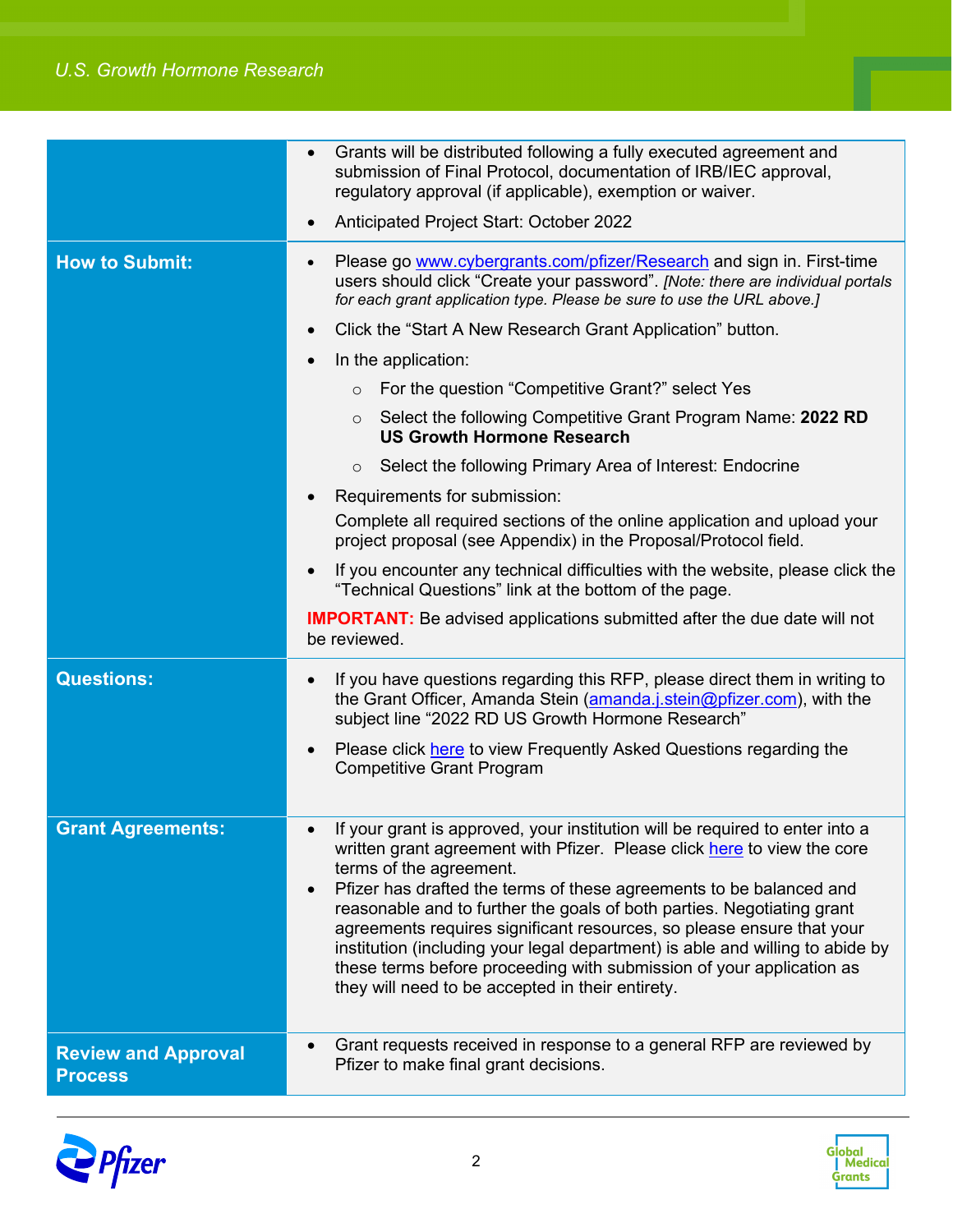**Mechanism by which Applicants will be Notified:**

- All applicants will be notified via email by the dates noted above.
- Applicants may be asked for additional clarification during the review period.



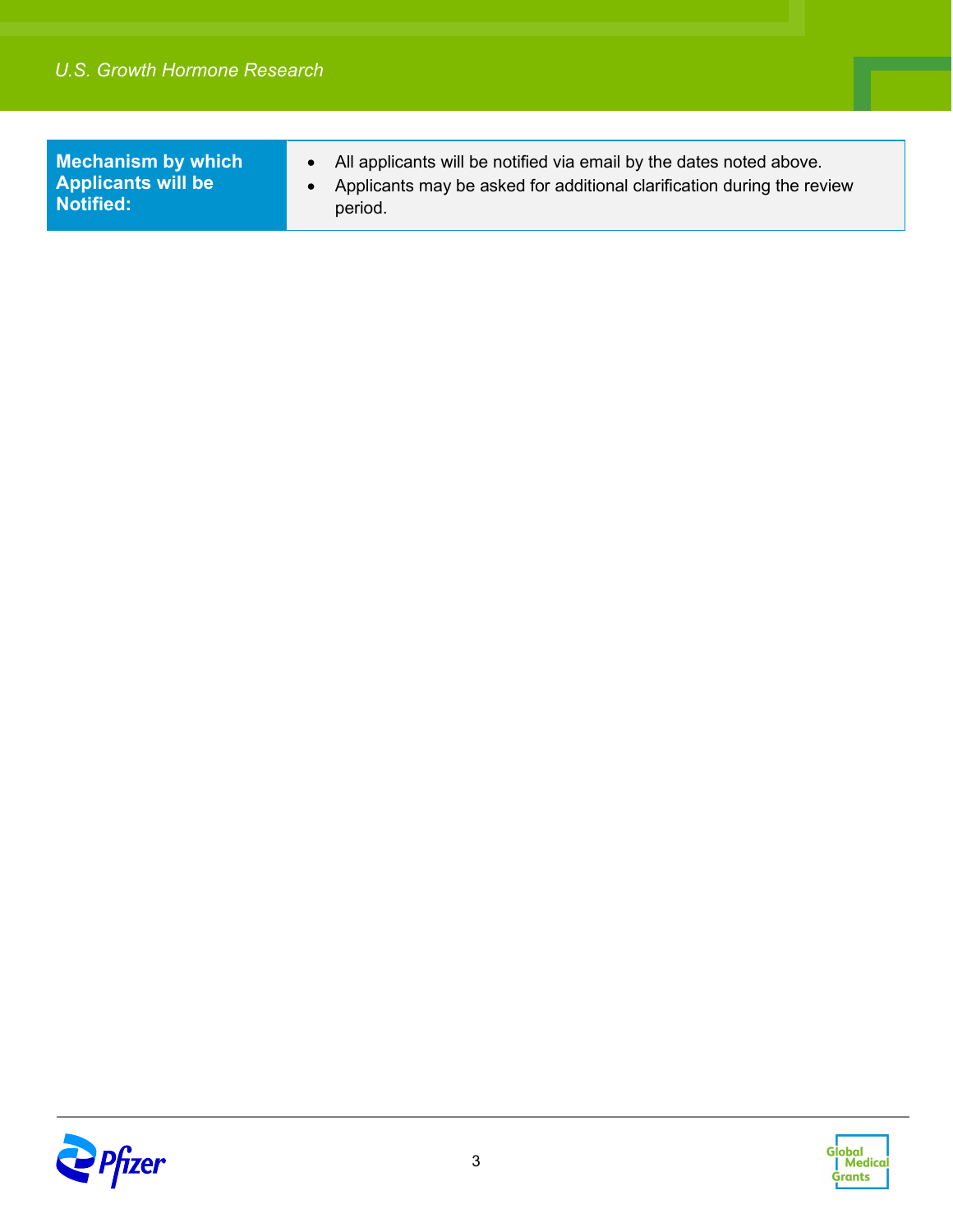## Appendix A

#### **General RFP Submission Requirements**

**Project Proposals/Protocols should be single-spaced using Calibri 12-point font and 1-inch margins. Note there is a 12-page limit exclusive of references. Please include the following:**

| <b>Goals and Objectives</b>                   | Provide the main goal of the study and the study population (if applicable).<br>$\bullet$<br>Provide a detailed definition that is directly linked to the primary objective                                                                                                                                                                                                                                                       |
|-----------------------------------------------|-----------------------------------------------------------------------------------------------------------------------------------------------------------------------------------------------------------------------------------------------------------------------------------------------------------------------------------------------------------------------------------------------------------------------------------|
| <b>Assessment of Need for</b><br>the Project  | This should reflect your study rationale. Provide a brief description of the<br>$\bullet$<br>medical/scientific question and the rationale of how this trial or study<br>addresses the question                                                                                                                                                                                                                                   |
| <b>Target Audience</b>                        | Describe the primary audience(s) targeted for this project. For Investigator<br>$\bullet$<br>Sponsored Clinical Trials, please specify the age, gender and other<br>demographic information for trial population<br>Also indicate whom you believe will directly benefit from the project<br>outcomes. Describe the overall population size as well as the size of your<br>sample population                                      |
| <b>Project Design and</b><br><b>Methods</b>   | Describe concisely the research design and methods for achieving the<br>$\bullet$<br>stated goals. For a clinical interventional study, include inclusion/exclusion<br>criteria, treatment plan and statistical plan<br>Please describe how the project submitted supports diversity, equity, and<br>$\bullet$<br>inclusion either through the study population targeted or through the<br>project team that is directly involved |
| <b>Innovation</b>                             | Explain what measures you have taken to assure that this project idea is<br>original and does not duplicate other projects. Describe how this project<br>builds upon existing work, pilot projects, or ongoing projects developed<br>either by your institution or other institutions related to this project                                                                                                                     |
| <b>Evaluation and</b><br><b>Outcomes</b>      | Specify type and frequency of safety, efficacy, and/or outcome measures.<br>Also indicate the method(s) used to assess measures<br>Provide a publication plan describing intended submission of abstracts to<br>$\bullet$<br>(a) congress(es) or intended submission of (a) publication(s) to peer-<br>reviewed journals.                                                                                                         |
| <b>Anticipated Project</b><br><b>Timeline</b> | Provide an anticipated timeline for your project including project start/end<br>$\bullet$<br>dates<br>An ISR grant request cannot be submitted for a study that has already<br>$\circ$<br>commenced and was not originally supported by Pfizer.                                                                                                                                                                                   |